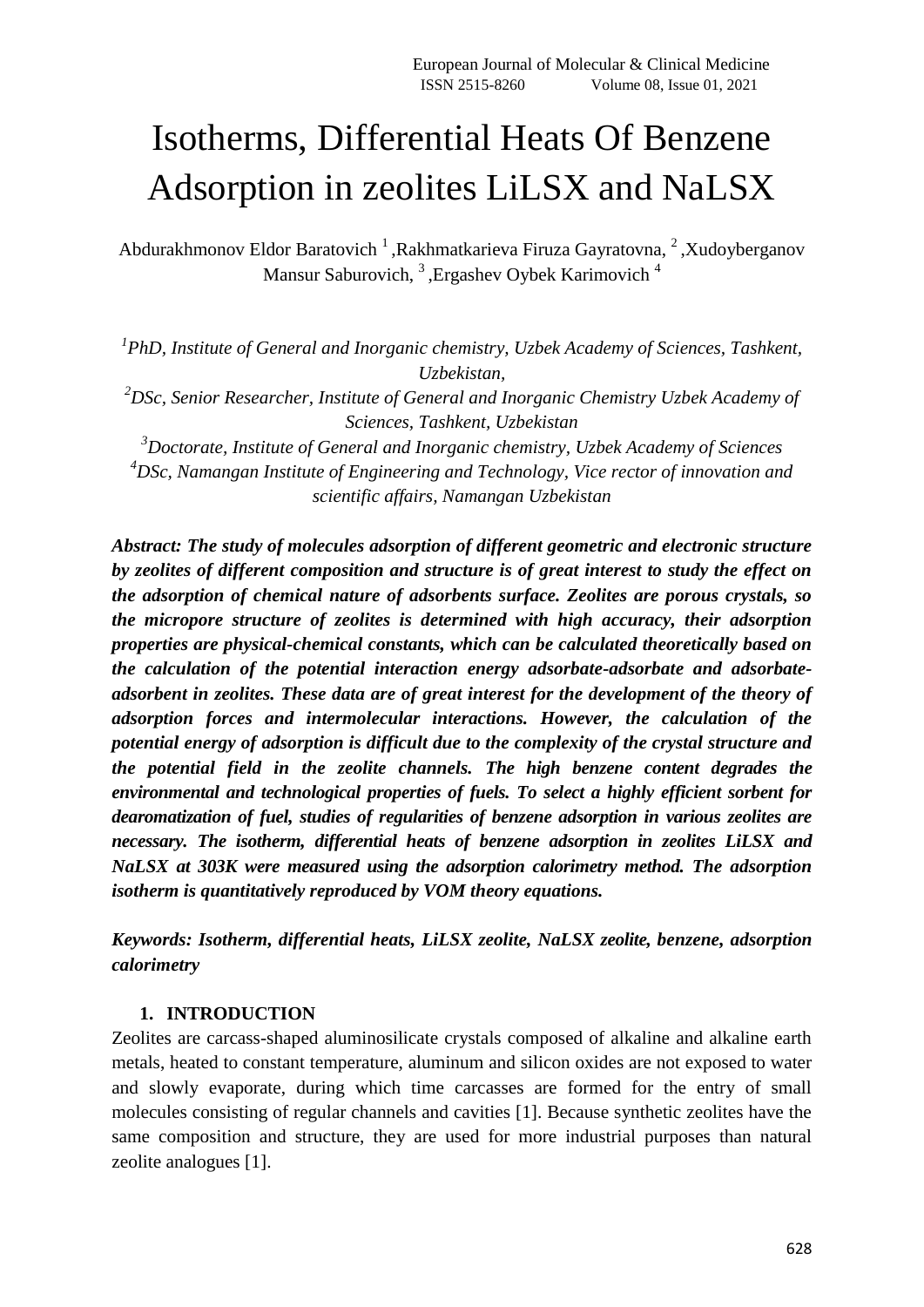In order to achieve an optimum performance for the adsorption column, it is of immense importance to understand the adsorbent–adsorbate interactions occurring, in terms of both the thermodynamics and kinetics of the processes. The dynamics of an adsorption column are influenced by several factors, including its geometry, operating scheme and conditions, the characteristics of mass transfer, the effects of adsorption heat and the type of adsorption equilibrium isotherm involved. In the present study, adsorption equilibrium isotherms for the pure gases and for a gaseous mixture were obtained for a lithium-exchanged low-silica (Si/Al  $= 1.0$ ), X zeolite (LiLSX) and a carbon molecular sieve (CMS). Such isotherms were then employed to study the effect of competitive adsorption amongst the constituent gases and thereby establish their suitability for He purification. LiLSX is a synthetic crystalline aluminosilicate with a regular micropore structure. The zeolite possessed a faujasite-type structure (FAU) with a pore size of  $9 \text{ Å}$  [2, 3].

LSX zeolite is obtained by the cation exchange method to type X zeolites, and the cation exchange in these zeolites reaches a maximum. Further increase in the number of cations does not significantly affect the adsorption amounts. The results obtained are similar to the adsorption of type X zeolites [4, 5].

In the faujasite framework, four β-cages of sodalite are linked with four nearest sodalite cages through four D6R units. The sodalite cages are linked together to create the  $\alpha$ -cages (also referred to as supercages). These supercages have an internal diameter of 1.3 nm, which is accessible through windows with a diameter of 0.74 nm composed by 12-membered-rings [6]. Sites I and I′ are located at the D6R faces linking the sodalite cages. Sites II and II′ are located at the open hexagonal (S6R) faces. Finally, sites III and III' are located at the surface of the supercage.

In this chapter the results of molecular simulation by means of Monte Carlo method were presented. This method allowed describing the adsorption of xylenes on NaLSX and BaLSX type zeolites. Adsorption in bulk-crystal phase and adsorption in a model taking into account the presence of a surface were investigated. The implementation of the force field was validated through the adsorption of mixture/pure xylenes in the bulk-crystal phase. The validation was conducted through the comparison with experimental data (either adsorption capacit, enthalpy or selectivity), observed both in this thesis and in the literature. Despite a simplified approach has been implemented in this work to minimize the energetic impact of the surface reconstruction (by minimizing the total dipole of the system), it is worth mentioning that the use of ab initio methodology would allow for a more accurate minimization of the surface energy. Nevertheless, the implemented methodology remains valid for the comprehension of the surface adsorption phenomena [7].

Adsorption of benzene molecules in type X and Y zeolites of fojasite was carried out by adsorption microcalorimetric method in a high-vacuum adsorption device and the complete thermodynamic properties of adsorption processes were described [8-23].

### **2. RESEARCH METHODS AND AREAS**

For calorimetric study, LiLSX-type powdered synthetic zeolite ((Linda) Si  $/$  Al = 1) obtained using the ion exchange method was used. The composition of the elemental cells of zeolites obtained for the study is LiLSX -  $Li_{96}Si_{96}Al_{96}O_{384}$  and is NaLSX - Na<sub>96</sub>Si<sub>96</sub>Al<sub>96</sub>O<sub>384</sub>Absolute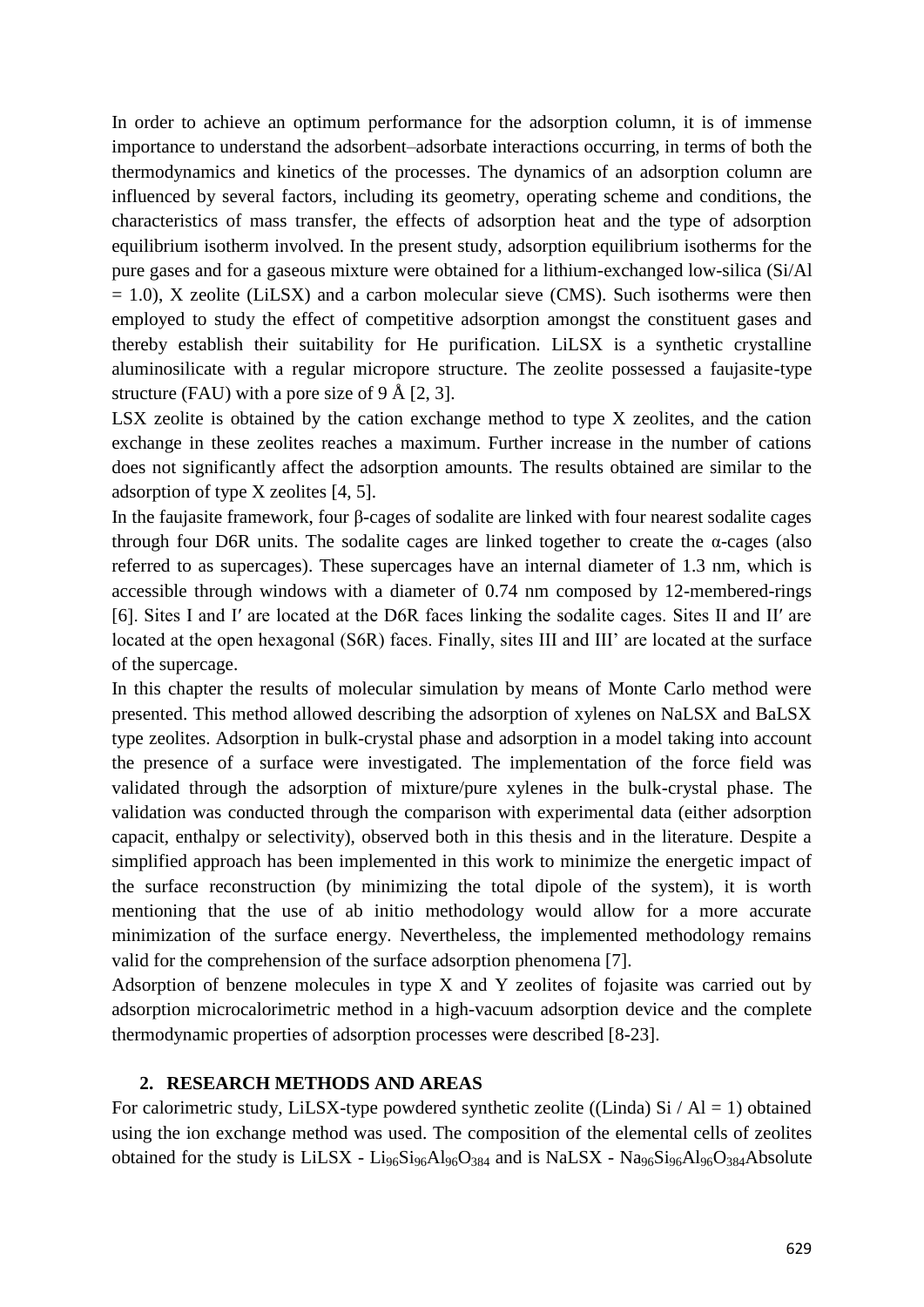benzene was selected for adsorption. In the determination of LiLSX and NaLSX zeolites benzene adsorption was carried out in a high-vacuum adsorption calorimetric set [24,26]. The adsorption-calorimetric method used in this work allows one to obtain high-precision molar thermodynamic characteristics, as well as to reveal the detailed mechanism of adsorption processes occurring on adsorbents and catalysts. Adsorption measurements and dosage of adsorbate were carried out using a universal adsorption unit, in the working section of which exclusively mercury gates were used, replacing taps with lubrication [26]. The installation allows for dosage of the adsorbate by both gas-volumetric and volumetric-liquid methods. A modified DAK 1-1 calorimeter with high accuracy and reliability was used as a calorimeter.

#### **3. RESULTS AND DISCUSSIONS**

Benzene adsorption isotherms to LiLSX zeolite were determined by volumetric method at a temperature of 303 K. Figure 1 shows isotherm adsorption of benzene in LiLSX zeolite. The isotherm consists of a logarithmic  $(ln)$ , adsorption  $(N)$  (*N*-supercage and  $1/8$  C<sub>6</sub>H<sub>6</sub> molecule number in unit cell) and adsorption process over the entire pressure equilibrium range. Figure 1 shows the results of the experiment with the number 1 and the number 2 with the symbols processed using the equation of VMOT. At the initial saturation it is possible to observe a slight deflection of the isothermal marks, where the isotherm is ln  $(p/p^{\circ}) = -12$ , and the adsorption is up to  $N = 1$  C<sub>6</sub>H<sub>6</sub>/1/8 u.c.. The isotherm index then appears as a vertical line until ln  $(p/p^{\circ}) = -8.35$ , after adsorption 4.76 C<sub>6</sub>H<sub>6</sub>/1/8 u.c. the isotherm bends and intersects towards the adsorption axis.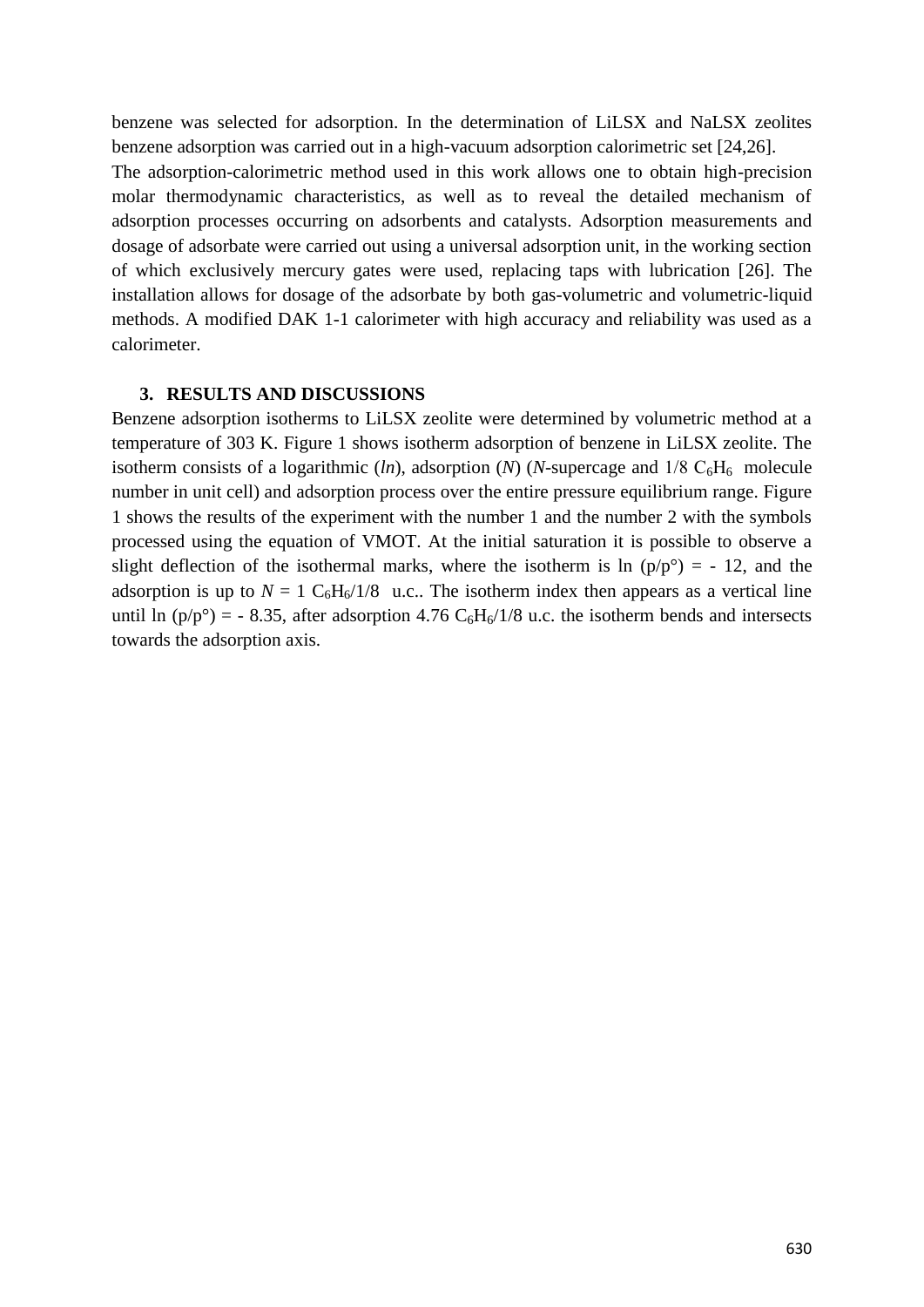

Figure 1. Benzene adsorption isotherm in the zeolite LiLSX at 303К.

1 - experimental data.

2-estimating data by VMOT.

Adsorption isotherms were described using the three-term equation of the VMOT [27,28]:  $N = 1,669 \exp[-(A/32,27)^{10}] + 3,257 \exp[-(A/27,07)^{10}] + 0,982 \exp[-(A/9,06)^{1}]$  (LiLSX),  $N = 2,67 \exp[-(A/32,07)^{10}]+1,79 \exp[-(A/27,98)^{18}]+0,74 \exp[-(A/10,21)^{1}],$ (NaLSX)

*N* – adsorption in micropores  $C_6H_6/1/8$  u.c.,  $A = RT \ln(P^0/P)$  - adsorption energy, kJ / mol. Figure 2 shows the benzene adsorption isotherm to NaLSX zeolite. The isotherm (abscissa) axis consists of a logarithmic (ln), adsorption (N) (N-super-void and  $1/8$  C<sub>6</sub>H<sub>6</sub> molecule number of elementary cell) (ordinal) axis, which allows us to imagine the adsorption process over the entire pressure equilibrium range. Figure 1 shows the results of the experiment with the number 1 and the number 2 with the characters redefined using the equation of the  $\frac{1}{2}$ volume saturation theory of micropores. The relative pressure of the adsorption isotherm of the initial benzene molecules  $7 \cdot 10^{-5}$  mm.of.mer., where the logarithmic value of the isotherm is ln  $(p / p^{\circ}) = -14.33$ . When a single molecule of benzene molecules initially fills the zeolite micropores, a slight bending of the isotherm line is observed, with the isotherm going from ln (p / p  $\degree$ ) = - 14.33 to ln (p / p  $\degree$ ) = - 12.8, while the adsorption *N*=1 C<sub>6</sub>H<sub>6</sub>/1/8 u.c. Then the isotherm index ln (p / p  $\degree$ ) = - 10.54 until a vertical line appears, where adsorption 4.0  $C_6H_6/1/8$  u.c. and 3 molecules of benzene molecules are adsorbed. In the adsorption of the next 1.12 benzene molecule, the isothermal lines converge sharply toward the adsorption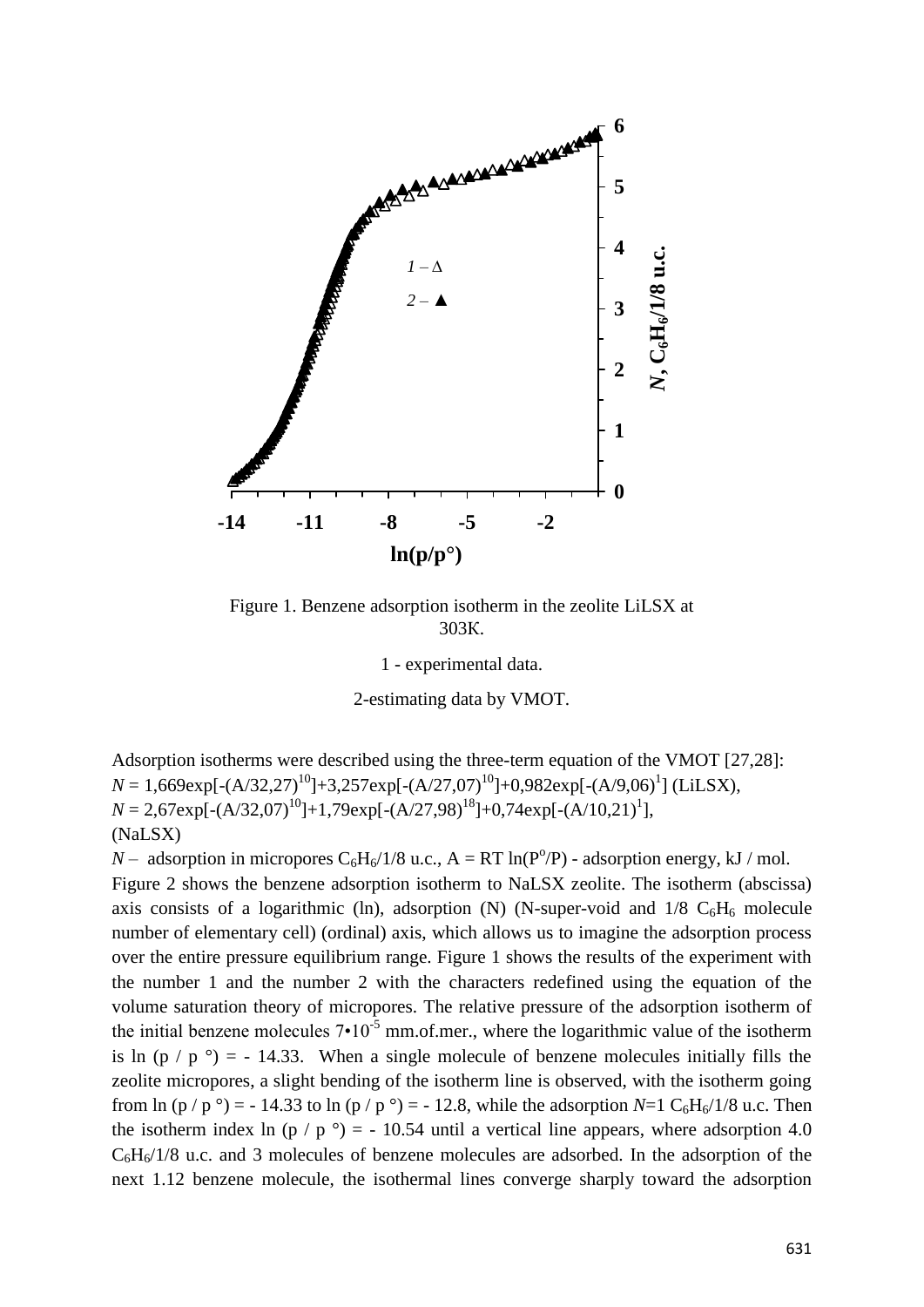axis, and when the isotherm logarithmic value reaches ln (p / p  $\degree$ ) = - 0.22, the relative pressure is 96 mm.of.mer. and the saturation of benzene at a temperature of  $30^0$  C approaches the vapor pressure.



Figure 2. Benzene adsorption isotherm in the zeolite NaLSX at 303К.

1 - experimental data. 2-estimating data by VMOT. Эксперимент қийматлари

The adsorption isotherms are known from the degree values of each term in the MHTN equation, i.e., the first and second limit levels are 10 and 18, indicating that these values extend to the zeolite micropores. The third limit is a small degree, in which benzene molecules go through the saturation phase and the adsorbate adsorbate molecules interact.  $\overline{a}$  and  $\overline{a}$  is the set of  $\overline{a}$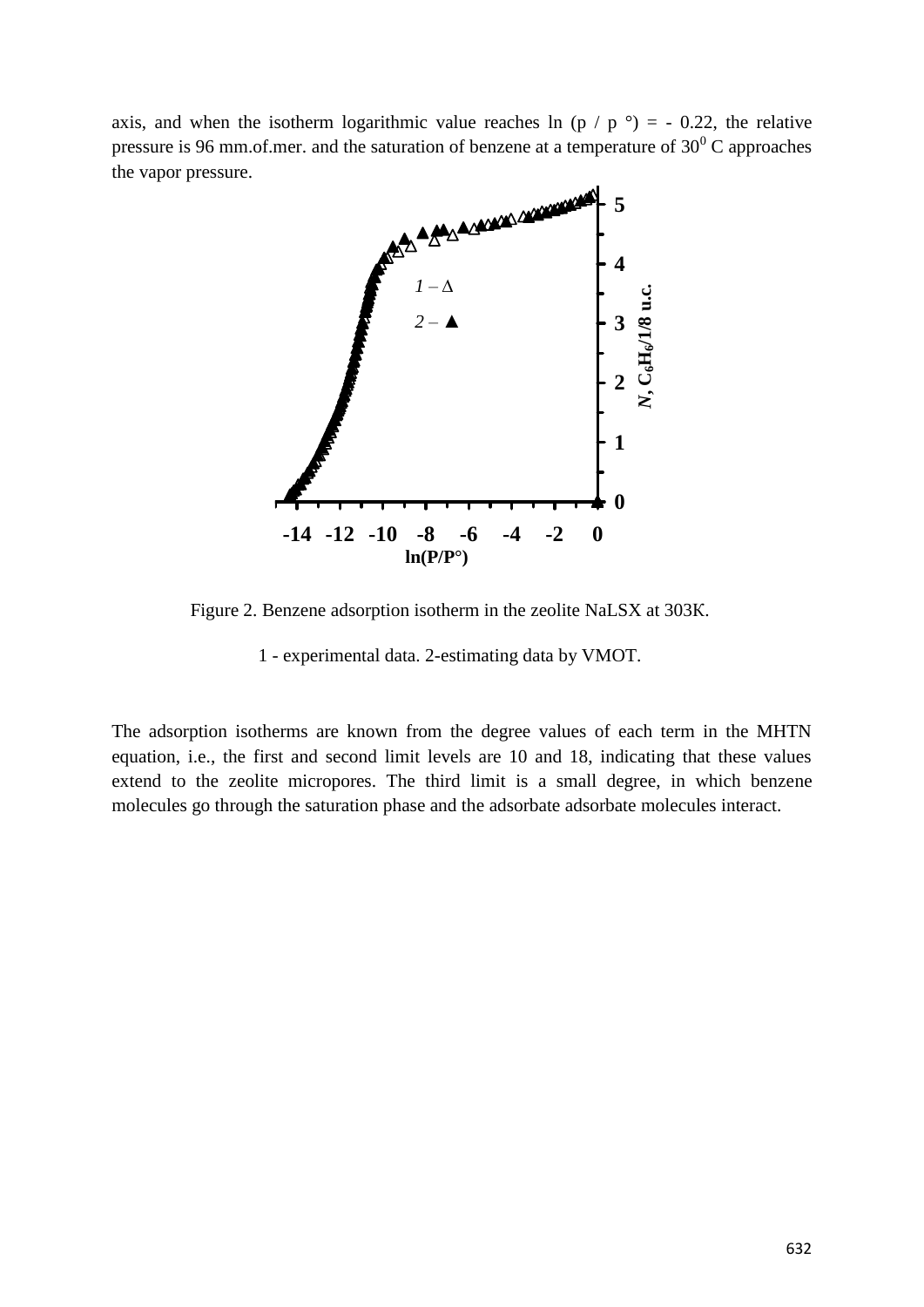

Figure 3 The differential heat of benzene adsorption in the zeolite LiLSX at 303K. The horizontal dashed line is heat benzene condensation at 303K.

Figure 3 shows the differential heat  $(Q_d)$  change in the amount of benzene adsorption  $(N)$  in LiLSX zeolite. Benzene adsorption is indicated by thermal condensation  $(Q_d)$  dashed lines. The stable differential heat of benzene adsorption is  $\sim 2.61$  times higher than the thermal condensation. The change in the differential heat of adsorption has its own characteristics. The differential heat starts at 109.79 kJ / mol and decreases slowly to 106.17 kJ / mol, where the adsorption is in the range of 0.02-0.2 C6H6 / 1/8 u.c. The adsorption heat decreases from 106.17 kJ / mol to 82.76 kJ / mol and the adsorption reaches 0.28  $C_6H_6/1/8$  u.c. The differential heat at 82.76 kJ / mol has three maximums, and the adsorption intervals are 0.28- 0.74  $C_6H_6/1/8$  u.c., 0.74-1.23  $C_6H_6/1/8$  u.c. and 1.23-1.68  $C_6H_6/1/8$  u.c. In addition, the adsorption heat goes to  $Q_d = 84.57$  kJ / mol at  $N = 1.68$  C<sub>6</sub>H<sub>6</sub>/1/8 u.c. And then to  $Q_d = 85.11$ kJ / mol to the maximum value  $N = 5.09 \text{ C}_6\text{H}_6/1/8$  u.c. The interaction of adsorbate-adsorbate leads to an increase in the adsorption heat due to the contribution of the third and fourth benzene molecules to the total energy at the entrance of supercage. The heat form of fifth molecule is slight wave, and the adsorption is  $N = 5.46 \text{ C}_6\text{H}_6/1/8$  u.c. In the final stage, the temperature rises slightly and falls sharply at 303 K. Modeling the benzene / zeolite system shows that the fifth benzene molecule is located in a 12-ring oxygen window that separates the supercages from each other (position W).

The adsorption heat can be divided into the following parts according to the  $Q_d$  wave curve: 0.28-0.74, 0.74-1.23, 1.23-1.68, 1.68-2.14, 2.14-2.62, 2.62-3.05, 3.05-3.52, 3.52-3.97, 3.97- 4.55, 4.55- 5.09  $C_6H_6/1/8$  u.c. The curve ends with segments in the range of 5.09-5.84  $C_6H_6/1/8$  u.c. LiLSX adsorbs 5.84 molecules of benzene of 1/8 u.c.

LiLSX zeolite contains  $Si / Al = 1$ : 1 ratio. The zeolites used in our previous studies have Si / Al> 1.09. According to the literature [29], the distribution of cations in the zeolite is as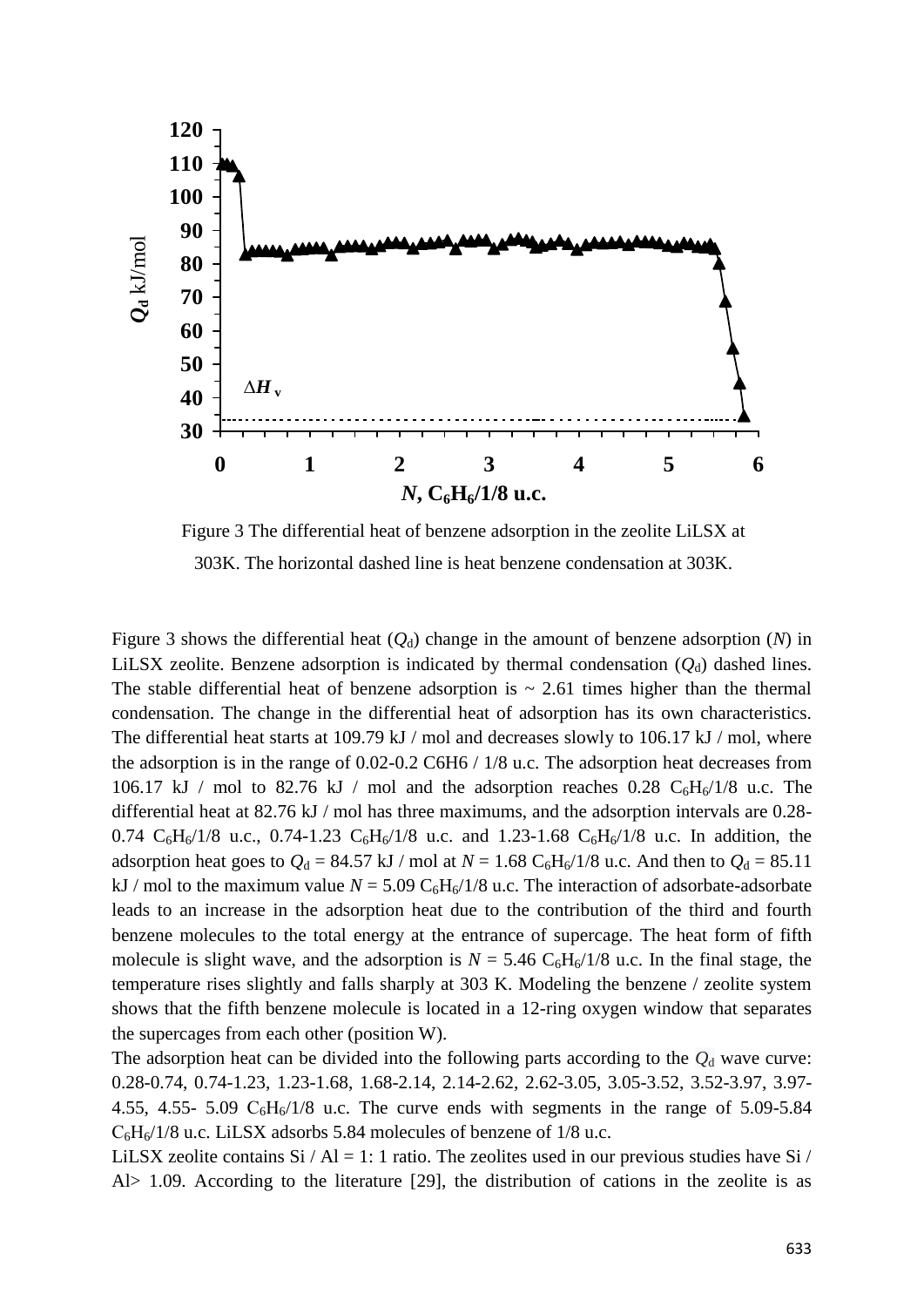follows: 4 cations in  $S_I$  position in the center of six-membered oxygen rings, 4 cations in  $S_{II}$ position near the eight-membered oxygen rings in the large cavity and the remaining 4 cations are located in  $S_{III'}$  position There are 12 cations of 1/8 unit cell, or a total 96 cations of elementary cell. As can be seen from the content, zeolites have a very high density. Due to the size of the benzene molecule, it is not adsorbed in six-membered oxygen ring, which is approximately  $\sim 0.25$  nm. Adsorption occurs mainly in supercages. The curve shows high adsorption values at  $N = 0.28 \text{ C}_6\text{H}_6/1/8$  u.c. in the S<sub>III</sub>' position. Because it is located near the entrance ring of the supercage, molecules are adsorbed with high energy ( $Q_d = 109.79$  kJ / mol).

The second section at  $\sim 82.68$  kJ / mol between 0.28–0.74 and 0.74–1.23 C<sub>6</sub>H<sub>6</sub>/1/8 u.c., which is explained by the adsorption on lithium cations located in the four-membered oxygen rings ( $S_{III}$ ). The formation of cations in position  $S_{III}$  is associated with the migration of cations from position  $S_I$ . The migration of lithium cations is an active process in which the adsorption heat generated by the sorption of benzene would proceed at a much lower energy if the cations were located directly in the supercages. Lithium cations in position  $S_{III}$  have a preferred adsorption center than cations in position  $S_{II}$ . After benzene is adsorbed on  $Li^+$ cations in position  $S_{III}$ , it begins to be adsorbed on  $Li^+$  in position  $S_{III}$ . In the next places, two sections of the lithium cations in positions  $S_{III}$  and  $S_{II}$  have ~ 0.475  $C_6H_6/1/8$  u.c. from (~  $0.475x^2 = 0.95$ ) benzene molecules are adsorbed (0.28-0.74, 0.74-1.23 C<sub>6</sub>H<sub>6</sub>/1/8 u.c.). Six sections: 1.23-1.68, 1.68-2.14, 2.14-2.62, 2.62-3.05, 3.05-3.52 and 3.52-3.97  $C_6H_6/1/8$  u.c. apply only to adsorption of lithium cations in the  $S_{II}$  position from 0.457  $C_6H_6/1/8$  u.c. The remaining sections each reflect adsorption in  $S_{III}$  and  $S_{II}$  from 0.58 C<sub>6</sub>H<sub>6</sub>/1/8 u.c. If we assume that each of these sections adsorb at  $S_{II}$  0.457  $C_6H_6/1/8$  u.c. the rest corresponding to position  $S_{III'}$  0.808  $C_6H_6/1/8$  in five sections, the molecule is adsorbed (5 x 0.1616 = 0.808). In general, taking into account the second and third parts, in the  $S_{III}$  position 0.808 + 0.56 = 1.368  $C_6H_6/1/8$  u.c. adsorbed. As for the adsorption at the S<sub>II</sub> position, according to the six sections, there are 2,742  $C_6H_6/1/8$  u.c. according to these centers. (6x0.457 = 2.742) and plus 1.12  $C_6H_6/1/8$  u.c. (2 to 0.56  $C_6H_6/1/8$  u.c.). 3,862  $C_6H_6/1/8$  u.c. adsorb in position  $S_{II}$ .

Figure 4 shows the differential heat according to the amount of benzene adsorption (N) on NaLSX zeolite ( $Q_d$ ) given the graph of change. Benzene adsorption heat condensation ( $\square \square_v$ ) indicated by ring lines. Benzene adsorption is stable differential heat from thermal condensation  $\sim$ 2,5 is equally high. The change in the differential heat of adsorption has its own characteristics. The differential heat starts at 107.06 kJ / mol and drops sharply to 82.5 kJ / mol, where the adsorption is in the range of 0.04-0.2  $C_6H_6/1/8$  u.c.. Adsorption heat for single molecule benzene adsorption up to 82.11 kJ / mol  $(N=1 \text{ C}_6\text{H}_6/1/8 \text{ u.c.})$  will change. Adsorption after the maximum level of benzene sorption in the first and fourth molecules at a constant differential heat of 82.11 kJ / mol 1,0  $C_6H_6/1/8$  u.c. and 4,0  $C_6H_6/1/8$  u.c. represented by ea. In addition, the adsorption heat is in the form of full-length lines  $Q_d$ =84.20 kJ / mol *N*=1.5 C<sub>6</sub>H<sub>6</sub>/1/8 u.c., then the maximum value *N*=2.5 C<sub>6</sub>H<sub>6</sub>/1/8 u.c..  $Q_d$ =85 kJ / mol. Adsorption 1.5  $C_6H_6/1/8$  u.c.. 4  $C_6H_6/1/8$  u.c.. The adsorbate-adsorbate interactions between the second and fourth lead to an increase in the adsorption heat due to the contribution of the second to fourth benzene molecules to the total energy in the space. Four  $C_6H_6/Na^+$  the location of the complexes is in the form of a tetrahedron, and such clusters fill almost all the voids of the super voids. At the entrance of the fifth benzene molecule, the heat is in the form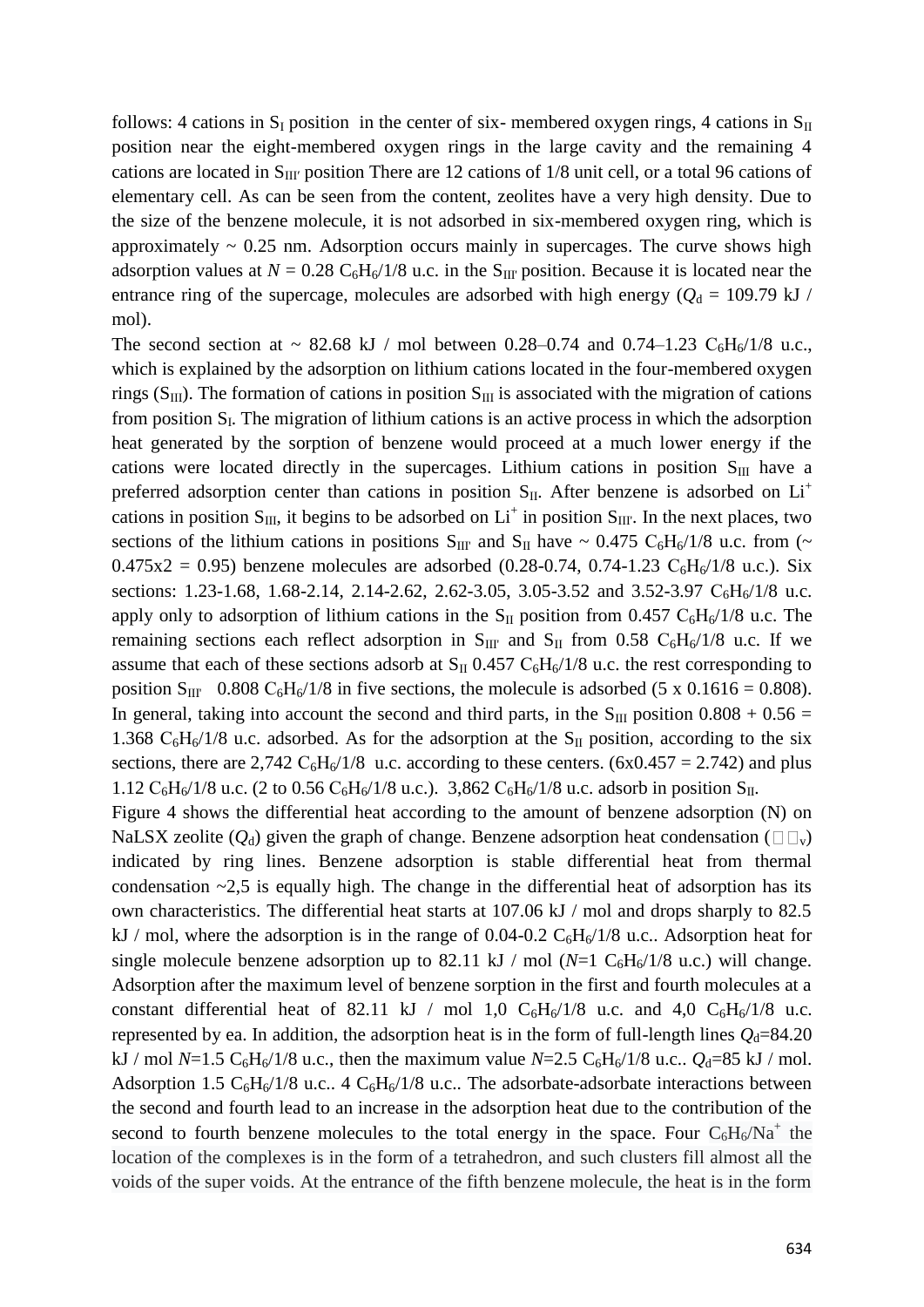of a wavy line and adsorption  $N=4.86 \text{ C}_6\text{H}_6/1/8$  u.c.. after passing the heat drops sharply. In the final stage, the temperature rises slightly and drops sharply depending on the temperature of the benzene condensation at 303 K. Modeling of the benzene / zeolite system shows that the fifth benzene molecule is located in a 12-ring oxygen window that separates the superpowers from each other. (W position). For zeolites with  $Na<sup>+</sup>$  cations in X and Y zeolites, this position has been discussed several times [30,31].



Figure 4 The differential heat of benzene adsorption in the zeolite NaLSX at 303K. The horizontal dashed line is heat benzene condensation at 303K.

Adsorption heat  $Q_d$  according to the wave curve can be divided into the following parts:  $0.04$ -0.18, 0.18-0.99 (1-molecule), 0.99-1.52, 1.52-1.99 (2-molecule), 1.99-2.53, 2.53-2.99 (3 molecule), 2.99- 3.44, 3.44-4.0 (4-molecule), 4.0-4.54, 4.54-4.86 C<sub>6</sub>H<sub>6</sub>/1/8 u.c.. Curved line 4.86-5.12  $C_6H_6/1/8$  u.c. ends with segments in the range. NaLSX adsorbs a total of 5.12 molecules of benzene in 1/8 of zeolite or in one super void.

Zeolite NaLSX is a new faujasite type zeolite with  $Si/Al = 1$ . Until recently, the studied zeolites had Si  $/$  Al $>$  1.09. According to [29], the distribution of cations in the zeolite structure is as follows: 4 cations per  $1/8$  unit cell ( $1/8$  u.c.) are located in the position  $S_I$  (at six-membered rings connecting cuboctahedra and hexagonal prisms), 4 cations per 1/8 u.c. are in position  $S_{II}$  (in six-membered rings connecting cuboctahedra and large cavities) and the remaining 4 cations at  $1/8$  u.c. are in position  $S_{III'}$  (in four-membered rings of a large cavity). In total, there are 12 cations per 1/8 u.c., Or the super cavity, or 96 cations per unit cell. As seen from the composition, zeolites have a very high charge density.

As can be seen from the content, zeolites have a very high density. Due to the size of the benzene molecule, it is not adsorbed on six-membered oxygen glass, i.e., sodalite cavities, which is approximately  $\sim 0.25$  nm. Adsorption occurs mainly in super voids. Initially, the high adsorption temperatures are due to the adsorption of benzene on Na<sup>+</sup> cations in the S<sub>III</sub>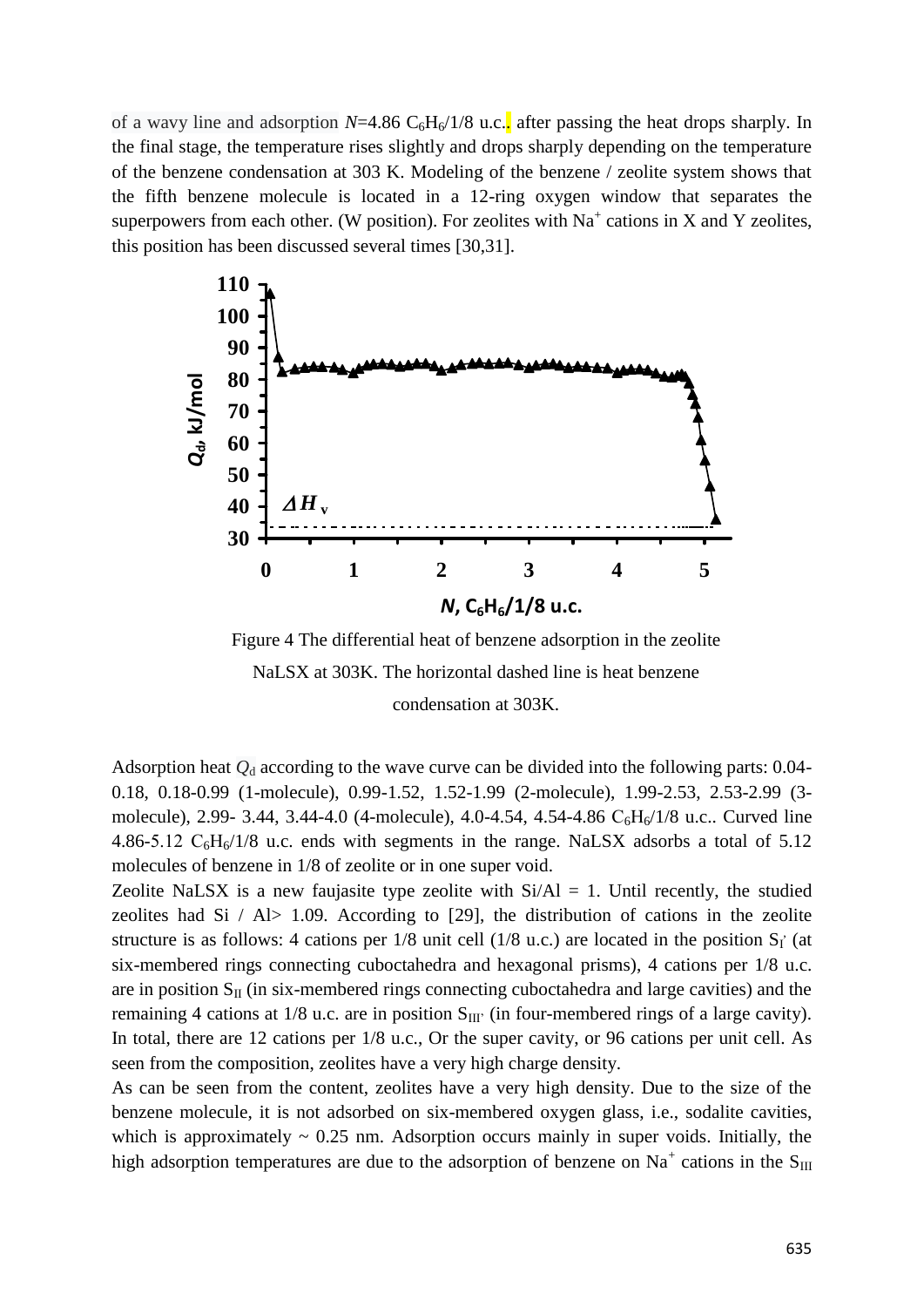'position located in the superpowers. ( $N = 0.18 \text{ C}_6\text{H}_6/1/8$  u.c.) related to. Because it is located near the entrance window to the supercosm, the adsorbate molecules are initially adsorbed into this cavity and therefore travel with high energy  $(Q_d=107,06 \text{ kJ} / \text{mol})$ .

The second section 0.18-0.99 and 0.99-1.52  $C_6H_6/1/8$  u.c.. The temperature in the range is ~ 83.68 kJ / mol, in these four-membered oxygen rings  $(S_{III})$  explained by adsorption on sodium cations. S<sub>III</sub> this is the appearance of cations in the position  $S_{\Gamma}$  associated with the migration (migration) of cations in the position. The migration of sodium cations is an active process, and if the cations were located directly in the superclimates, the adsorption heat generated by the sorption of benzene would proceed at a much lower energy.  $S_{III}$  sodium cations in position  $S_{II}$  the adsorption center is preferred over the cations in the position because the 4-membered oxygen ring is located in the part slightly bent into the supercollective. Because the size of the  $Na<sup>+</sup>$  cations is small, the SII is more submerged in the 6-membered oxygen ring of the position. Also, benzene molecules adsorbed on sodium cations in the SII position, cations forming the 6-membered oxygen ring, and negatively charged oxygen atoms do not move more easily.. S<sub>III'</sub> after benzene adsorption on Na<sup>+</sup> cations in position,  $S_{III}$  in position Na<sup>+</sup> begins to be adsorbed.  $S_{III}$  and  $S_{II}$  to sodium cations in the cavities ~0.5  $C_6H_6/1/8$  u.c.. (~0.5x2=1) benzene molecules are adsorbed on the mixture (0.04-0.5, 0.5-1.0  $C_6H_6/1/8$  u.c.). Seven sections: 1.0-1.5, 1.5-2.0, 2.0-2.5, 2.5-3.0, 3.0-3.5, 3.5-4.0 and 4.0-4.5  $C_6H_6/1/8$  u.c.. only S<sub>II</sub> to sodium cations in position 0.5  $C_6H_6/1/8$  u.c.. suitable for adsorption. In these sections, the adsorption takes place while maintaining the duration of the heat value and is ~ 83.70 kJ / mol. In the remaining sections 0.62 C<sub>6</sub>H<sub>6</sub>/1/8 u.c. S<sub>III</sub> and S<sub>II</sub> reflects adsorption. As the adsorption heat goes with the high and low energy, it goes in a very small part of the adsorption. If we have each of these sections  $S_{II}$  and adsorption 0,5  $C_6H_6/1/8$  u.c.. Given the stain, S<sub>III</sub> the residual corresponding to the position is 0.18. In five sections 0.5 C<sub>6</sub>H<sub>6</sub>/1/8 u.c.. the molecule is adsorbed (5 x 0.18 =0.8). In general, in the S<sub>III</sub> position, taking into account the second and third parts  $0.8+0.62=1.42 \text{ C}_6\text{H}_6/1/8$  u.c. adsorbed. As for the adsorption on the  $S_{II}$  position, according to the seven sections, according to these centers 3.5  $C_6H_6/1/8$  u.c.. (7x0.5=3,5) and plus 1.12  $C_6H_6/1/8$  u.c. (2 - 0,56  $C_6H_6/1/8$ u.c..) adsorbed. Total S<sub>II</sub> 3,5 C<sub>6</sub>H<sub>6</sub>/1/8 u.c.., S<sub>III</sub> 1.42 C<sub>6</sub>H<sub>6</sub>/1/8 u.c.. and 0.12 molecules of benzene are adsorbed on the adsorbate adsorbate. The 0.12 benzene molecule binds the sodium cations in the  $S_{III}$  and  $S_{II}$  cavities to each other. This causes the sodium cations in the  $S_{\text{I}}$  cavities to migrate to the  $S_{\text{III}}$  cavity.

#### **4. CONCLUSION**

0.788 C<sub>6</sub>H<sub>6</sub>/1/8 u.c. adsorbed in position S<sub>III</sub><sup> $\cdot$ </sup>, 3,862 C<sub>6</sub>H<sub>6</sub>/1/8 u.c. in position S<sub>II</sub> and 1,368  $C_6H_6/1/8$  u.c. in position S<sub>III</sub>. Of the 12 lithium cations in 1/8 of the zeolite matrix, 5,838 are involved in the adsorption process. In the last section, after adsorption of 5.46  $C_6H_6/1/8$  u.c. near the end of the adsorption process, the heat begins to decrease from 85.84 to 80.15 kJ / mol as usual. At the end of the process, the adsorbed molecules are adsorbed more densely and the 0.2  $C_6H_6/1/8$  or benzene molecules are redistributed. Their adsorption heat rises sharply to the level of 8,621 kJ / mol. The redistribution of benzene molecules begins mainly after adsorption of 5.56  $C_6H_6/1/8$  u.c.

NaLSX zeolite the adsorption of benzene vapor on zeolite was described using the equation of the volumetric saturation theory of micropores. To saturate the voids of NaLSX zeolite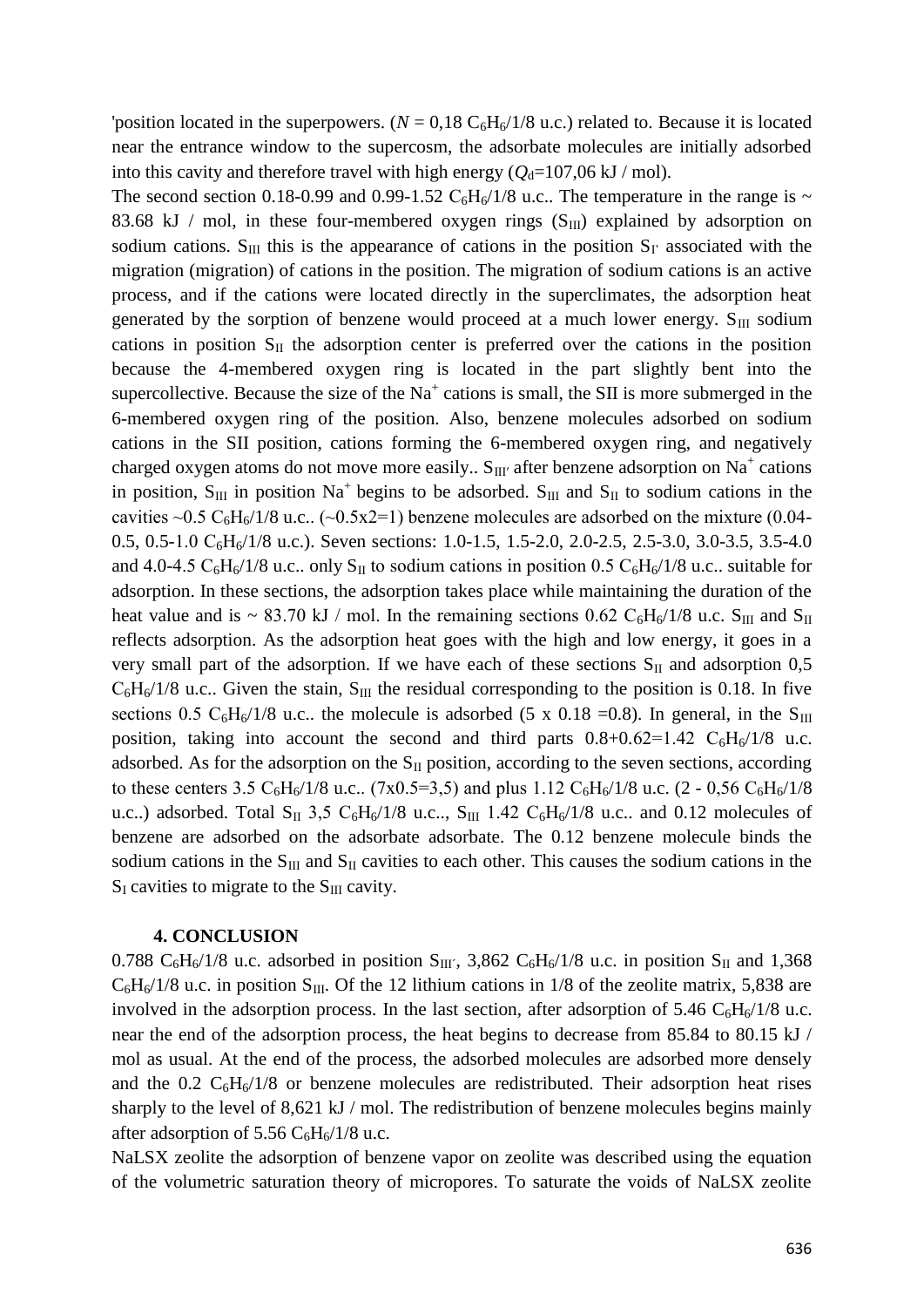with benzene, 0.2  $C_6H_6/1/8$  u.c.  $S_{III'}$  cations in position  $S_{II}$ , cations in position  $S_{II}$  3,5 and cations in position  $S_{III}$ . 1,42  $C_6H_6/1/8$  u.c.. adsorbed. Of the 12 sodium cations in 1/8 of the zeolite matrix, 5.12 are involved in the adsorption process. At the end of the process, the adsorbed molecules are adsorbed more densely and  $0.2 \text{ C}_6\text{H}_6/1/8$  u.c. benzene molecules are redistributed. The redistribution of benzene molecules is mainly 4,98  $C_6H_6/1/8$  u.c.. begins after adsorption.

## **5. References:**

- [1] Alekhine, M. B. Industrial adsorbents: a training manual / Alekhine, M. B. RHTU im. DI. Mendeleev, 2007.115 p. : ill. - Bibliography: P. 113-115 .
- [2] N.Kr. Das et al./Adsorption Science & Technology Vol. 28 No. 3, 2010.
- [3] A.I. Akmalov, G.F. Garieva, I.N. Pavlova, O.S.Travkina/ Oil and Gas Business: electronic scientific journal. 2014. №2. P.110-123,
- [4] Synthesis and study of the adsorption of H2O, n-C7H16 and CO2 on Ca, Mg, K and Hforms of granular zeolite A without binders / Pavlova I.N. [and etc.]. Chemical Technology. 2010. No4. P. 208-210.
- [5] Cation-exchange forms of granular zeolite X without binders synthesis and properties / Pavlova I.N. [and etc.]. // Chemical Technology. 2011. No4. P.198-202.)
- [6] Thomas, J. M. Uniform Heterogeneous Catalysts: The Role of SoNad-State Chemistry in their Development and Design. Angew. Chem. Int. Ed. 1988, 27, 1673–1691.
- [7] Izabel Cristina Medeiros Costa. Adsorption/diffusion interplay in hierarchical zeoNates: Understanding the role of external surface and additional porosity. 2019.pp.188
- [8] Rakhmatkariev G.U., Usmanova F.G. Abdurakhmonov E.B. Isotherm and differential heats of adsorption of benzene in zeolite LiY // Uzbek chemical journal, (Tashkent), 2013, No. 1. - S. 13-16.
- [9] G.U. Rakhmatkariev, F.G.Usmanova, E.B.Abdurakhmonov Isotherms and isosteric heat adsorption of water in zeolite NaX // Journal of Chemistry of Uzbekistan 2013. №2. 11-14 b.
- [10] G.U. Rakhmatkariev, E.B. Abdurakhmonov, F.G. Rakhmatkarieva. Heats of adsorption of benzene vapors in zeolite LiX // Kimyo va kimyo technology 2014 y. No. 4, 2-4 b.
- [11] G. W. Rakhmatkariev, E.B. Abdurakhmonov, F.G. Rakhmatkarieva. Differential entropies and thermokinetics of benzene adsorption in zeolite LiY // Kimyo va kimyo technology 2015 y. No. 2, 47-49b.
- [12] G. W. Rakhmatkariev, E.B. Abdurakhmonov, F.G. Rakhmatkarieva. Differential heats of adsorption of benzene in NaY zeolite // Kimyo va kimyo tekhnologiya 2015 y. No. 3, 43-45 b.
- [13] Abdurakhmonov Eldor, Rakhmatkariev Gairat, Rakhmatkarieva Feruza, Ergashev Oybek. Adsorption-microcalorimetric investigation of benzene condition and distribution in the zeolite LiY // Austrian Journal of Technical and Natural Sciences. January - February No. 1–2, 2018, pp. 72-76.
- [14] Ergashev O.K., Rakhmatkarieva F.G., Abdurakhmonov E.B., Mamazhonova M.A. Ion-molecular complexes in nanostructured zeolite nitrite-sodalite // UNIVERSUM Chemistry and Biology, 2018, No. 9 (51). - pp. 14-17.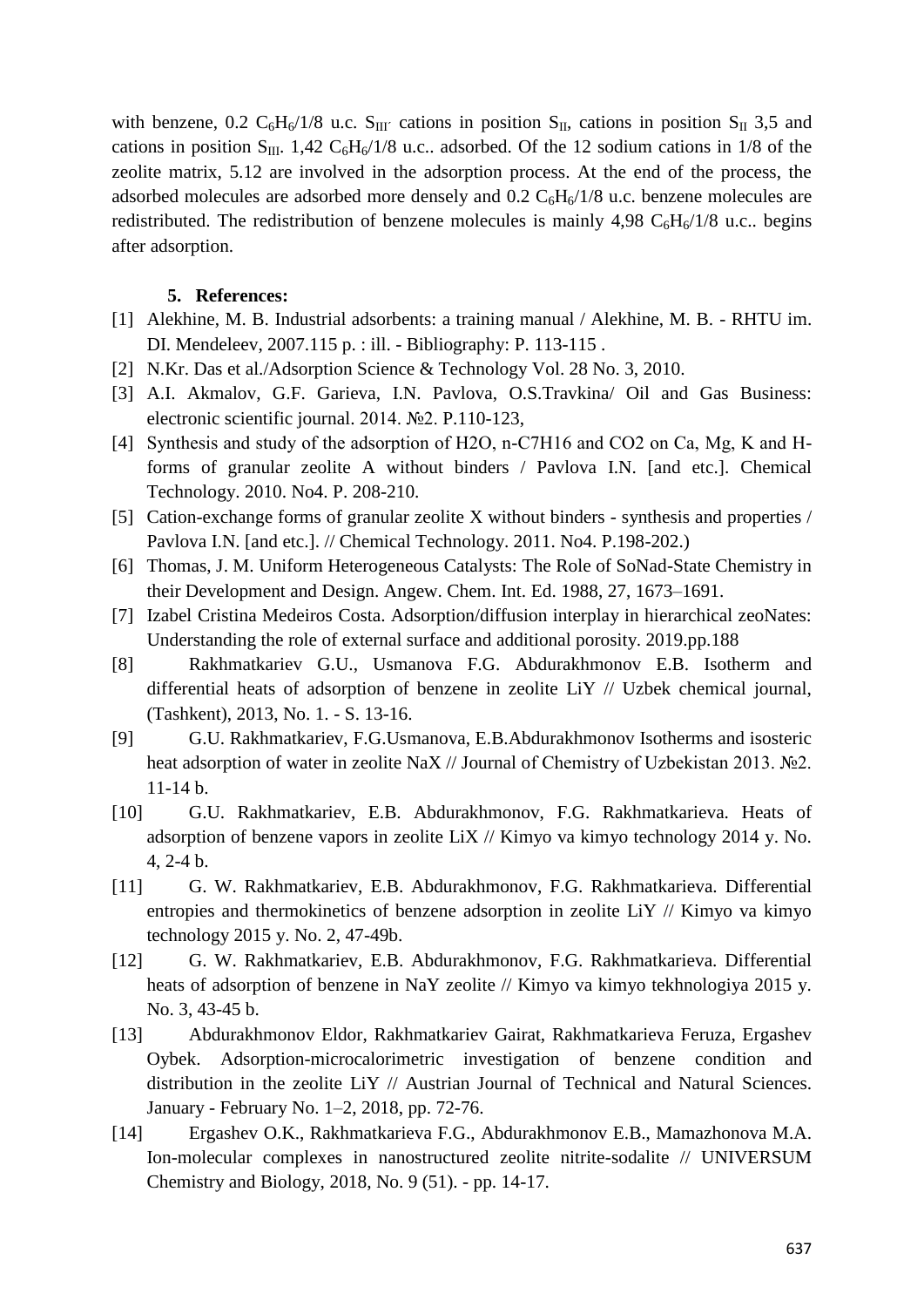- [15] G. W. Rakhmatkariev, E.B. Abdurakhmonov, F.G. Rakhmatkarieva, T.D. Abdulkhaev. Energetics of adsorption of benzene vapors in zeolite LiX // Composite materials. 2018. No. 3. p.87-89.
- [16] J.Yu. Yakubov, G.U. Rakhmatkariev, F.G. Rakhmatkarieva, E.B. Abdurakhmonov, Zh.B. Yuldashev, G.A. Doliev Z.F. Beknazarova Isotherm, differential heats, entropy and time of establishment of adsorption equilibrium of paraxylene in zeolite  $H_{3.25}ZSM-5$ // Composite materials. 2018. No. 3. P.4-7
- [17] Rakhmatkarieva F.G., Abdurakhmonov E.B. Thermodynamics of adsorption of benzene vapors in zeolite NaX // Eurasian Union of Scientists (ESU) # 6 (63), 2019. p.42-45
- [18] F.G. Rakhmatkarieva, E.B. Abdurakhmonov, T.D. Abdulkhaev, M.Kh. Kokhkharov, M.S. Khudoyberganov. Synthetic LiLSX of zeolitide benzene adsorption of isothermas and differential of isssiқliga // Composite materials. -2019. -№4. 21-25 b.
- [19] Ergashev O.K., Kokhkharov M.Kh., Abdurakhmonov E.B., Energy of adsorption of carbon dioxide in zeolite CaA // Universum: chemistry and biology: scientific journal 2019 yil No. 7 (61) pp. 23-26.
- [20] Kokharov Mirzokhid Husanboevich, Axmedov Ulug 'Karimovich, Rakhmatkarieva Firuza Gayratovna, Abduraxmonov Eldor Baratovich Investigation of water sorption to Ca5Na3A zeolite at adsorption of micro calorimetric device. Science, International Journal of Advanced Technology Research. 7, Issue 5, May 2020 yil P. 13939-13944.
- [21] Abdurakhmonov E.B., Rakhmatkarieva F.G., Yakubov Y.Yu., Abdulkhaev T.D., Khudayberganov M.S. Differential heats of adsorption of benzene vapors in zeolite LiLSX // Universum: chemistry and biology Issue: 6 (72), pp. 60-63. June 2020.
- [22] F.G. Rakhmatkariyeva, E.B. Abdurakhmonov, Y.Y. Yakubov Volumetric Analysis of Benzene Vapor Adsorption on LiLSX Zeolite in a High Vacuum Adsorption Device // International Journal of Advanced Science and Technology Vol. 29, No. 8, (2020), pp. 3442-3448
- [23] E. B.Abdurakhmonov F.G. Rakhmatkarieva, O. K. Ergashev, G. M. Ochilov. Energetic Characteristics Of The Process Of Adsorption Of Benzene In Zeolites NaX And NaY International Journal of Future Generation Communication and Networking Vol. 13, No. 4, (2020), pp. 246–252
- [24] G.U. Rakhmatkariev, E.B. Abdurakhmonov, F.G. Rakhmatkarieva. Heats of adsorption of benzene vapors in zeolite LiX // Kimyo va kimyo technology 2014 y. No. 4, p.2-4
- [25] G. W. Rakhmatkariev, E.B. Abdurakhmonov, F.G. Rakhmatkarieva. Differential entropies and thermokinetics of benzene adsorption in zeolite LiY // Kimyo va kimyo technology 2015 y. No. 2, 47-49b.
- [26] Akhmedov K.S., Rakhmatkariev G.U., Khaustova A.A. Differential enthalpies of adsorption of methyl alcohol on TiO2 // Regulation of the surface properties of mineral dispersions. Ed. H.R. Rustamov. -Tashkent, 1984. -S.72-79.
- [27] Rakhmatkariyev G.U., Isirikyan A.A. A complete description of adsorption isotherms by equations of the theory of volumetric micropore filling // Izv. USSR Academy of Sciences, Ser.chem. 1988. No. 11. P. 2644 .